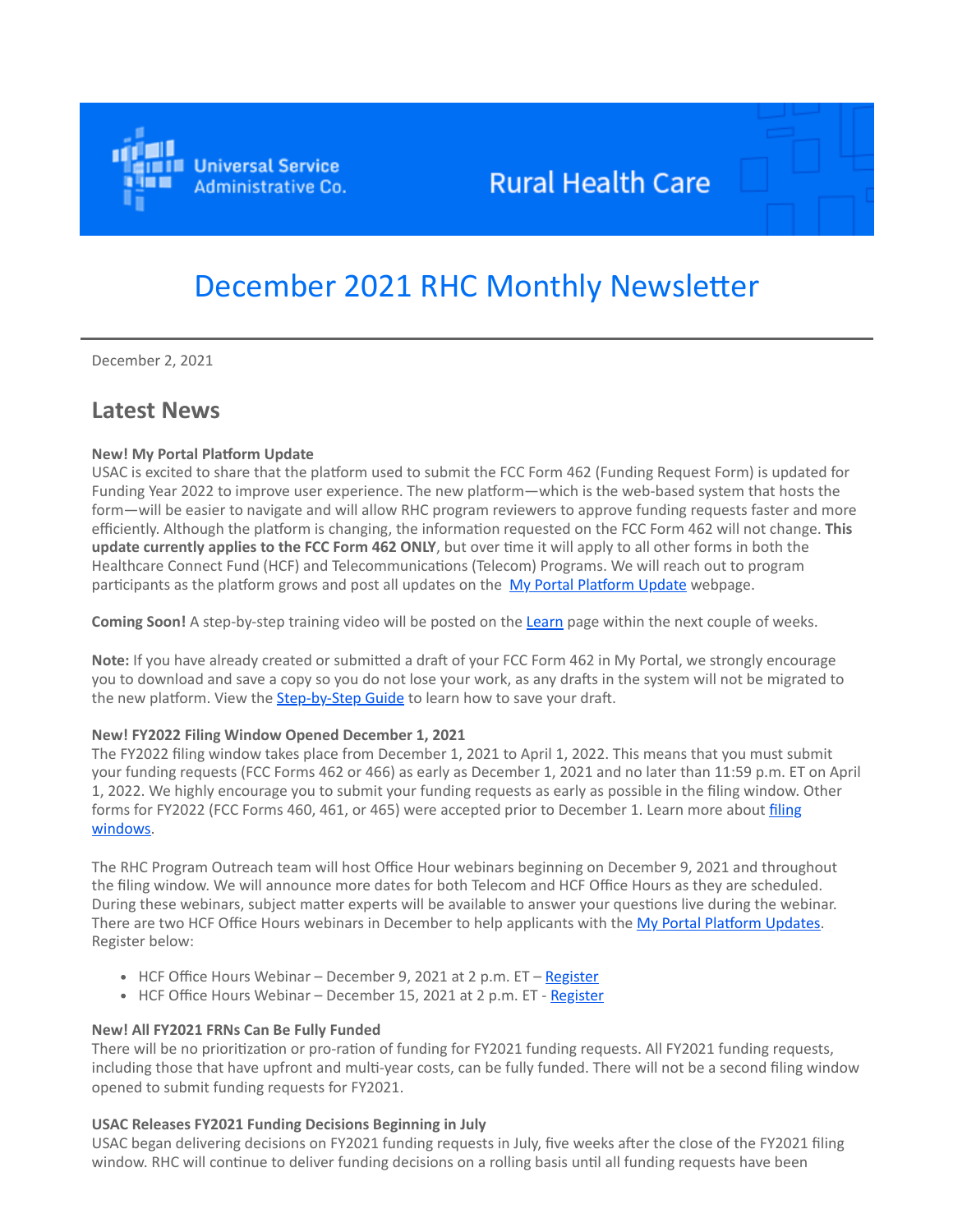reviewed. Due to the demand for RHC program funds, there will not be a second filing window for FY2021. The RHC program will not accept additional funding requests beyond those submitted in the filing window.

#### **PQA Requests for Information Are on Their Way**

The Payment Quality Assurance (PQA) program for calendar year 2022 is underway. The PQA program verifies that RHC disbursements made on invoices submitted during the past 12 months were compliant – in other words, that all program rules were followed when the disbursement was made.

The PQA program will select random disbursements made each month, and work with HCPs to verify that those disbursement were compliant. HCPs are required to provide documentation such as customer bills and invoices in support of the PQA program. It is important that you maintain all required documentation to respond correctly and completely to PQA requests.

USAC began sending email notifications in the first and second weeks of November to HCPs whose payments were selected for PQA. Please check your email and respond promptly if you receive an email from USAC's PQA program, which includes the domain name [PQA@USACcms.i-sight.com.](mailto:PQA@USACcms.i-sight.com?subject=) Also, check your spam folder or junk email folder regularly to see if it contains an email from this domain. This will help expedite your review.

- Do not hesitate to contact your PQA reviewer if you have questions. Contact information is provided in the email.
- Contact your PQA reviewer if you are unable to respond by the deadline.

#### **Common Audit Findings**

In our continuing efforts to help HCPs and service providers, a list of common audit findings in the Telecom Program is provided below. The following information is provided to help you continue to be compliant with RHC program rules throughout the funding request process and for all post-commitment activity, particularly given the FCC's waiver of use of the rural and urban rate databases for FY2021 and FY2022 in [FCC Order DA 21-394](https://click.outreach.usac.org/?qs=dd11a9a3dd6acd44f2be00f29ef1fbc2955cc6cb2351d51c6337db01be397e882a0972598b1ff025b4ac64c9d87fefd272b5c34b2655d188)[.](https://click.outreach.usac.org/?qs=dd11a9a3dd6acd44e3e0e8d2bdb354db8d066a8a360e8daacd94267554db1be1aeea2d9f93f7d4b3d0e48af30495221d1c41835567612e59) Please keep in mind that per RHC program rules, HCPs and service providers are required to retain records documenting compliance with program rules for at least five years.

#### **Common Audit Findings – Telecom Program:**

Rural Rates Not Properly Determined Potential Errors:

> Rural rate is not calculated in accordance with FCC rules. FY2021 applicants were required to use the most recently approved rate from FY2018, FY2019, or FY2020 under Method 1, 2, or 3 (47 C.F.R. §54.607 (2019)). Rural rates for funding years prior to FY2021 were determined using either Method 1, 2, or 3 without regard to previously approved rates.

Rural Rates Not Substantiated Potential Errors:

> Failure to provide documentation or inadequate documentation provided to support the rural rate. HCPs or service providers that sought FY2021 support should submit documentation showing that the rural rate used was previously approved. The rural rate substantiation requirements for prior funding years remained the same.

Service Provider's Urban Rate Not Substantiated Potential Errors:

Failure to provide documentation or inadequate documentation provided to support the urban rate. HCPs that sought FY2021 support were required to use an urban rate approved for the same service at the same facility within the previous three funding years. The means of determining and substantiating urban rates for prior funding years remained unchanged.

#### Best Practices For All Three Items Listed Above:

- Maintain adequate documentation to support that the urban and rural rates were previously approved or, in the absence of such rates, how the rates were determined.
- For FY2021 and FY2022 use the [Telecom Program Urban and Rural Rates](https://click.outreach.usac.org/?qs=dd11a9a3dd6acd44e6d9e0deeae8dcca653cdacb677decde9b648d90d9ecc2a0aeff3fee6c3cfab54753f3753fea2c7e361d929e11f7072f) tip sheet.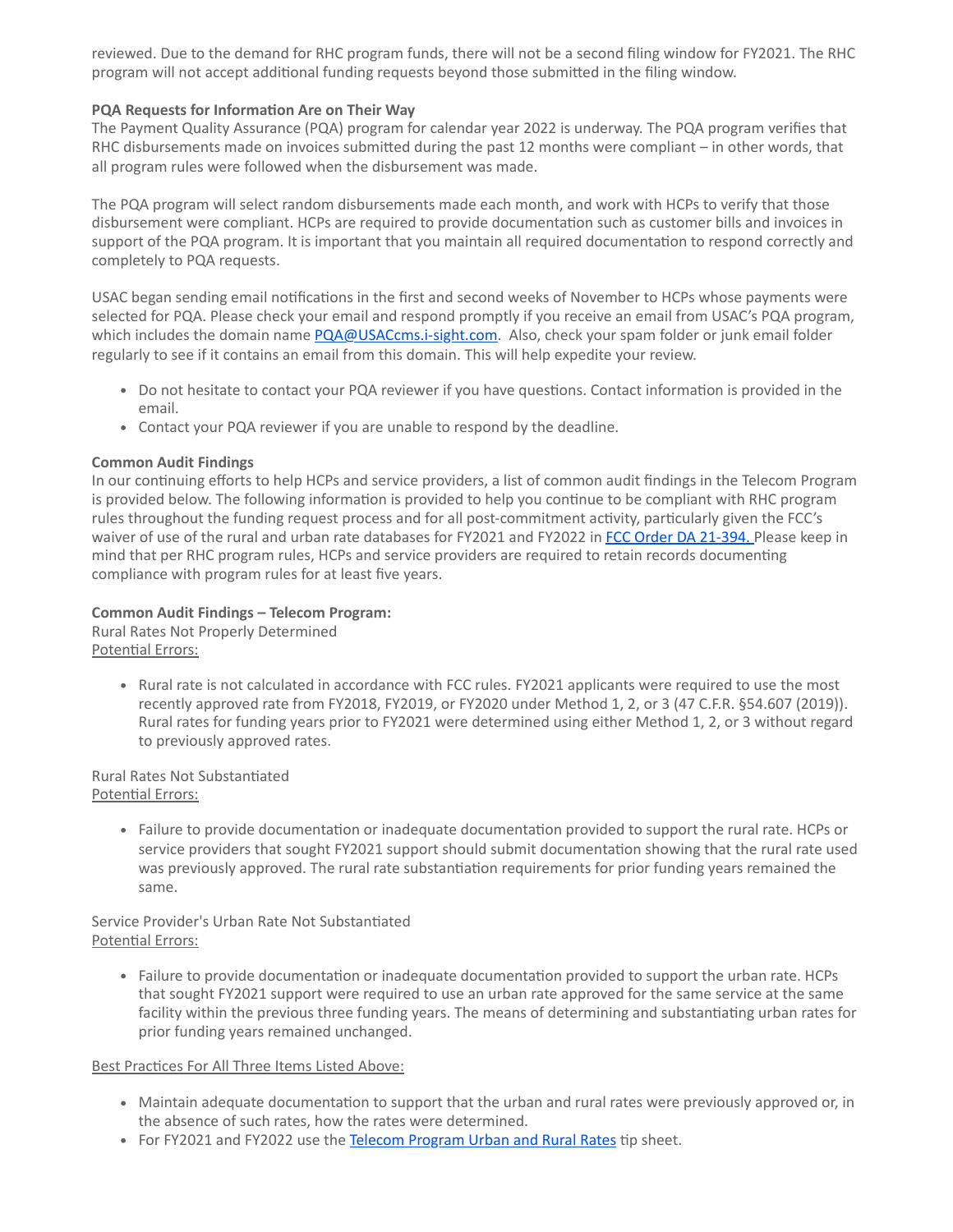The Service Provider Charged the Beneficiary a Rate Higher Than the Urban Rate Best Practices:

Ensure any policies and procedures that govern the billing of Telecom Program applicants include a requirement that the applicant be charged no higher than the urban rate.

RHC Telecom Program is Invoiced for Ineligible Services or Equipment Best Practices:

- [Examples of services that may be eligible for support can be found on the Telecom Program Examples of](https://click.outreach.usac.org/?qs=dd11a9a3dd6acd4414ded0358068d979dfb3301b4028e02b73dd2e34a4867eed5fc5806da732fc4c3e8b65bbd92cc9995dd409c6851453d7) Common Services tip sheet on the USAC website.
- Identify any ineligible services and remove them from your funding request.

Competitive Bidding Process is Not Fair and Open; Inadequate Competitive Bidding Process Best Practices:

- Avoid conflicts of interest by ensuring service providers that plan to bid are not involved in the submission of forms to request service and are not involved in the bid evaluation process.
- FCC Forms 465 must be posted on the USAC public website for a minimum of 28 days before selecting a service provider and signing a contract.
- Documents relating to the competitive bidding process must be retained by the applicant and the service provider for a minimum of five years. Examples include:
	- Copies of all bids received (winning, losing, and disqualified) in response to the applicant's request for services;
	- Documentation concerning the applicant's service provider selection criteria and bid evaluation analysis, including documentation showing that the applicant considered all bids submitted and selected the most cost-effective option; and
	- Documentation of communications with all service providers, both bidding and potentially bidding, during the competitive bidding process.

## FCC News

#### **FCC Releases Order 21-1107 Granting Relief to RHC Participants Affected by Hurricane Ida**

On September 3, 2021, the FCC released Order [DA 21-1107](https://click.outreach.usac.org/?qs=dd11a9a3dd6acd4490ff7e4a8d3c7e4f4152131a17c4f5066fe6d4269a6ebb1f01fbc8fd1dd863d9a15d53412b946d7e80a3b11c7d0e802f) waiving certain RHC rules and deadlines to assist participants and providers located in the areas affected by Hurricane Ida. This Order applies to HCPs and service providers located in all parishes and counties in Louisiana and Mississippi as of the date of release of this Order (September 3, 2021).

This Order grants the following waivers and extensions for all affected RHC program participants:

- Grants a 60-day extension to the deadline for appeals and requests for waiver for all USAC decisions dated August 30, 2021 through January 31, 2022.
- Waives the 14-day Information Request response deadline for Information Requests related to funding requests, appeals and waivers, invoices, audits and other documentation, and applies to all funding years for which those requests relate. Information Request responses subject to the waiver are now due on or before January 31, 2022.
- Waives the September 30, 2021 deadline for HCF Program consortia annual reports, which are due on or before January 31, 2022.
- Waives the requirement that HCPs and service providers retain for five years documentation relating to RHC program participation, but only to the extent such documentation was destroyed by Hurricane Ida.

#### **FCC Announces Increase in RHC Program Cap for FY2021**

On June 23, 2021, the FCC Wireline Competition Bureau directed USAC to carry forward up to \$379.97 million in unused funds from prior funding years to the extent necessary to satisfy FY2021 demand for the RHC program. For additional details, read [Public Notice DA 21-742.](https://click.outreach.usac.org/?qs=dd11a9a3dd6acd4426ba5513fcb7439b115edfd11eb063a83b70f1baf59c9457c1693f3ed45f1c2865677e7693f8eeb3c44762eaba73ee76)

### Important Reminders

#### **New! FY2018 and FY2019 HCF Program Invoicing Deadline Reminder**

Do you know your FY2019 HCF Program invoicing deadline and how to submit the [FCC Form 463?](https://click.outreach.usac.org/?qs=dd11a9a3dd6acd44e46e719a0459c206f19f23804d85c09e7ac4d7dcf67d8f8f05b77623cf0e41806bbe6df75ef64ab0b59ac8522acb46d7) Many FY2019 and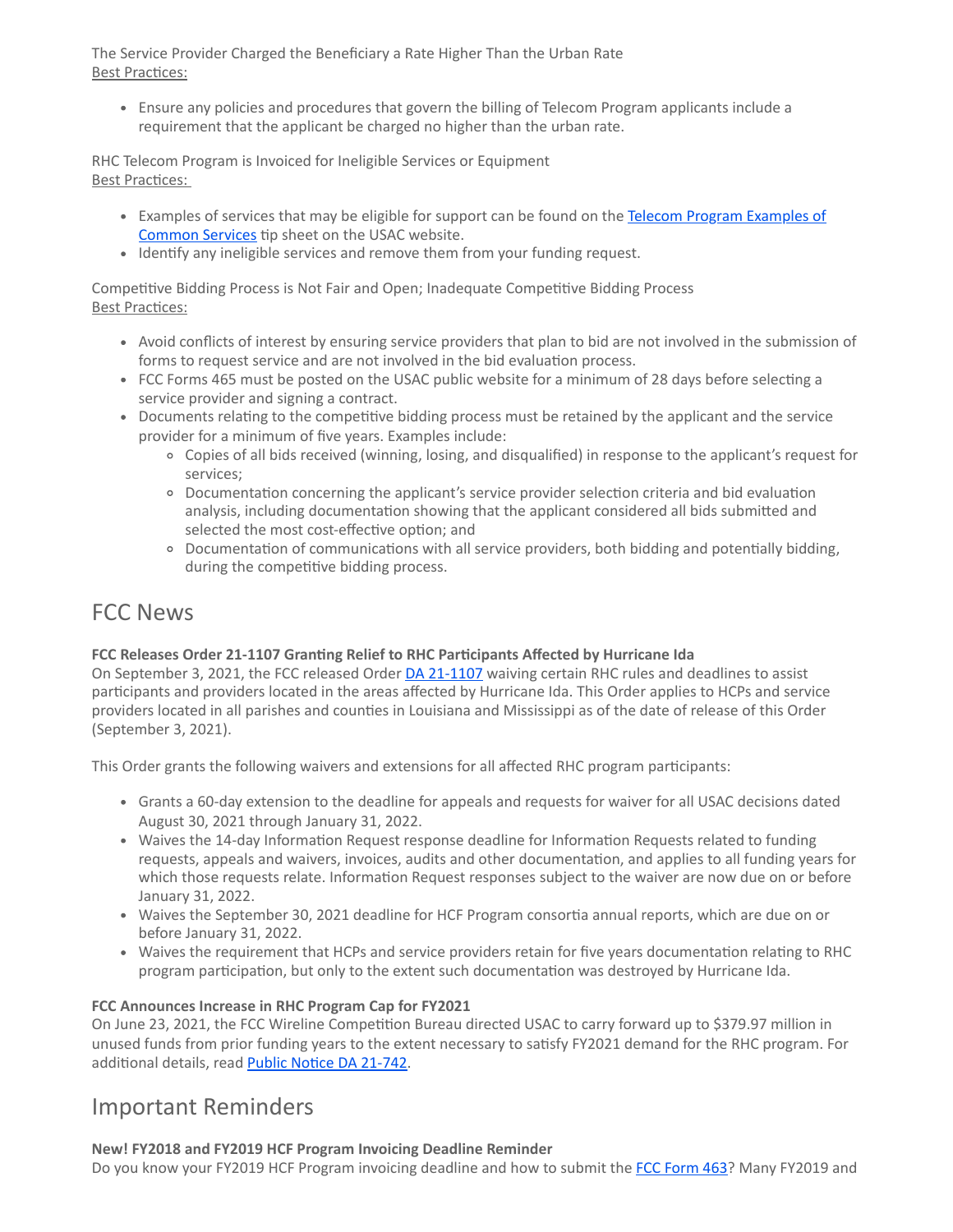prior year multi-year Funding Request Numbers (FRNs) have December 31, 2021 invoicing deadlines. You can look up your invoicing deadline using the *[Invoicing Deadline Lookup Tool](https://click.outreach.usac.org/?qs=dd11a9a3dd6acd446e79332f16c85a7577fc90183c37c6804383bf0ba66dfc35825e42ce3c74cc51644dd80678e51d8cbf9c75d30548f2ac)* or by going to our [Open Data](https://click.outreach.usac.org/?qs=dd11a9a3dd6acd44f21879d6a8563bc6f9e07e76a521fa3f9b8088fdd6aea96fdef8511a7579d4e6201535811ba57dc1937c3fe9c0a5bf14) platform and clicking on the [Rural Health Care Commitments and Disbursements \(FCC Form 462/466/466A\)](https://click.outreach.usac.org/?qs=dd11a9a3dd6acd448caccd8636ede9cc296a53cd271879a4b1def0109fb27dc26530963e5d570757935b0919dc47b6e3db12f457a0fd6676) webpage.

#### **FY2020 Invoicing Deadline Reminder**

As a reminder, [FCC Order DA 21-394](https://click.outreach.usac.org/?qs=dd11a9a3dd6acd440c69a7aa7f0ec5183d8d5dd0c0be903e2fc6f8211825ab5559035bbd790cf069e617adeff62ffd2b171c39d7a13dc53e) granted an automatic 120-day extension of the HCF and Telecom Program invoice filing deadline for FY2020 funding decisions. The 120-day extension only applies to FY2020 funding decisions with an original invoice deadline of October 28, 2021. This automatic extension will be applied to all FY2020 FRNs. With this extension, the new invoice filing deadline for HCF and Telecom Program FY2020 commitments is February 25, 2022. More information is coming soon. Please check the [HCF](https://click.outreach.usac.org/?qs=dd11a9a3dd6acd443c693baf253d35664d1bb71ef77d3ea46425a4b000c5d3b26aefd1737cd1b84ed22609e9220f11eaeab9e212e81be456) and [Telecom](https://click.outreach.usac.org/?qs=dd11a9a3dd6acd44c50e0254cc0f93ddd72361b7376af5714c7647b76dfce49935ea744540f69e19d54618da95854297aaf9d12d461f15e1) Program invoicing webpages for additional information or visit the [Rural Health Care Commitments and Disbursements \(FCC Form 462/466/466A\)](https://click.outreach.usac.org/?qs=dd11a9a3dd6acd448caccd8636ede9cc296a53cd271879a4b1def0109fb27dc26530963e5d570757935b0919dc47b6e3db12f457a0fd6676) webpage on the USAC [Open Data](https://click.outreach.usac.org/?qs=dd11a9a3dd6acd446d99d65d2592864031c3986ab6d19589171973cbe719ed6cfab826ad40d8ab70b8a248b8739814bd0214bdd4aefcef05) platform to search by FRN.

#### **Submit Your FY2022 Requests for Services**

July 1, 2021 was the first day that RHC HCPs could submit their FCC Forms 461 and 465 to initiate competitive bidding for FY2022, five months before the opening of the FY2022 funding request filing window. The FY2022 funding request filing window opened on December 1, 2021 and closes on April 1, 2022. Find additional program dates and deadlines on the **[FY2022 Program Calendar](https://click.outreach.usac.org/?qs=dd11a9a3dd6acd44864b87297bb741fe7b398ad153f8512ab56ddf53eff2cc7ff4f3646bbed96253ca831af4888704e636d79609d56c844c)**. We highly encourage you to submit your forms as early as possible in preparation for the upcoming FY2022 filing window.

[Learn about best practices for FY2022 as well as the FCC Forms 461 and 465 competitive bidding process on the](https://click.outreach.usac.org/?qs=dd11a9a3dd6acd44f60c59581fb23d616c6baae81802606e08410a6b9682b5525637f11c33e57048ca8f293b56885baab06ff673aa29d586) RHC Webinars webpage.

#### **Duplicate Funding Prohibited**

Please remember, FCC rules prohibit duplicative funding for the same service for the same sites during the same time period from more than one FCC program. This includes the RHC programs (HCF and Telecom), the COVID-19 Telehealth Program and the Connected Care Pilot Program (CCPP).

#### **What To Do If You Receive an Information Request**

When any eligibility, request for services, funding request, and invoicing form is submitted with incomplete or missing documentation, it cannot be processed or completed. In such cases, RHC reviewers will contact all account holders (the primary and all secondary and tertiary account holders associated with that HCP) with a request for additional information ("Information Request"). Information Requests are sent to collect any missing documentation, address deficiencies, or to ask clarifying questions about the FCC form.

Due to [FCC Order DA 21-394](https://click.outreach.usac.org/?qs=dd11a9a3dd6acd44f2be00f29ef1fbc2955cc6cb2351d51c6337db01be397e882a0972598b1ff025b4ac64c9d87fefd272b5c34b2655d188), HCPs who receive Information Requests between April 8, 2021 and December 31, 2021 may request a 28-day extension of this deadline, but must do so before the 14-day deadline in the Information Request. An applicant with a 28-day extension will have a total of 42 calendar days to respond to the Information Request. **If you receive an Information Request, you must respond to it or request an extension within 14 calendar days. Failure to respond or request an extension within the 14 calendar days will result in a denial of funding, so be sure to meet that deadline. If you need to request an extension, please do so as soon as possible.**

Information Request Tips for the Telecom Program

- HCPs can receive Telecom Program Information Requests through My Portal or by email
	- For Information Requests received through My Portal, HCPs should respond through My Portal only
	- For Information Requests received by email, HCPs should "Reply All" to respond to the Information Request by email
- Use only Chrome or Firefox internet browsers when using My Portal
- When uploading a document as a response, the document should be limited to 10MB and its file name should not contain any special characters, only letters and numbers

Information Request Tips for the HCF Program

• HCPs that receive HCF Program Information Requests through email should "Reply All" to respond to an Information Request by email

#### **Do You Need to Make Changes to a Commitment After Your Funding is Approved?**

If you receive a Funding Commitment Letter (FCL), please keep in mind that it is your responsibility to confirm that the information contained therein is accurate. You may need to contact USAC to request changes to your site or services if you encounter any of the below circumstances: